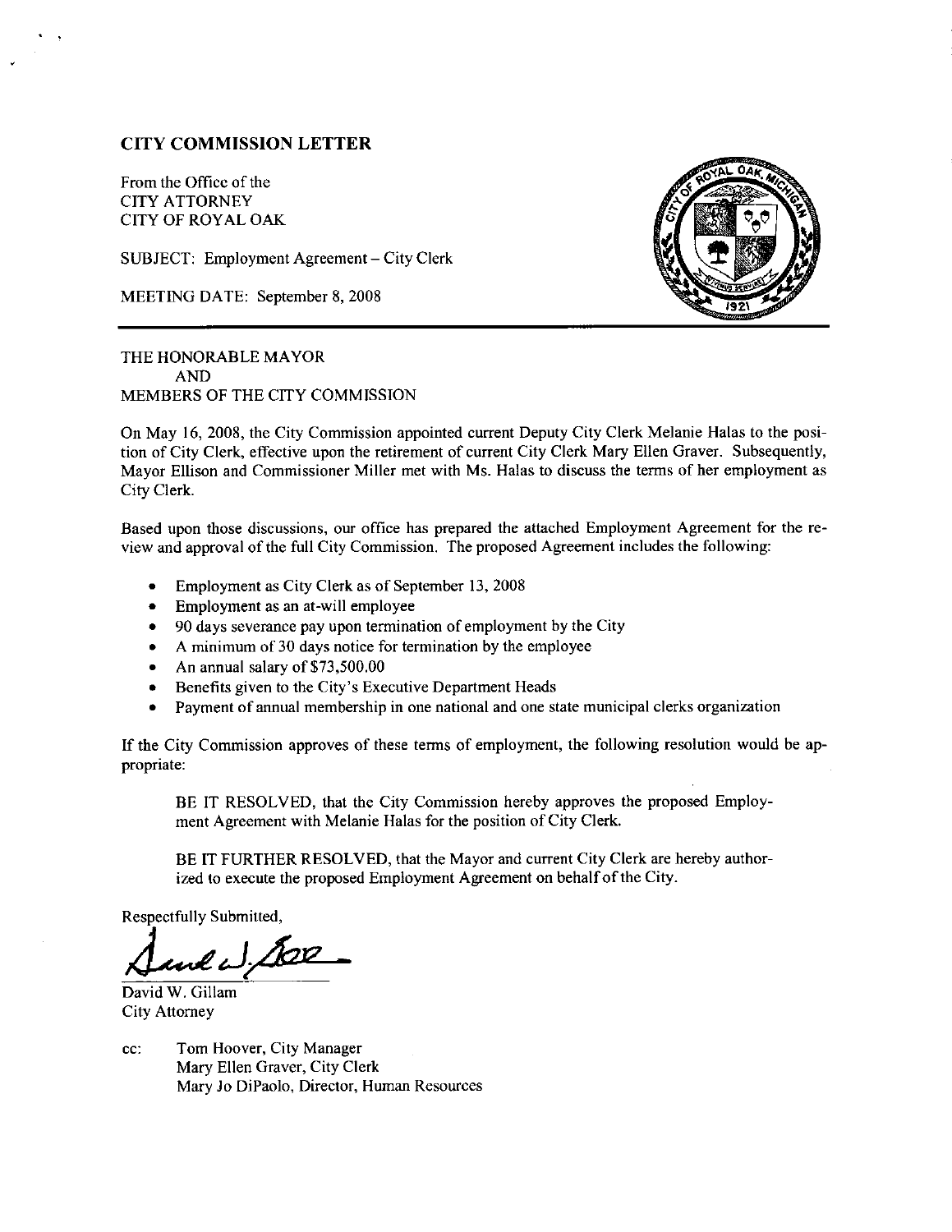#### **SYNOPSIS ROYAL OAK CITY COMMISSION** September 8, 2008 - 7:30 PM

- $1.$ Call to Order - All Present
- $2.$ **Invocation by Commissioner Lelito**
- 3. Pledge of Allegiance
- Announcements  $\overline{4}$ .
- **Public Comment** 5.
- Approval of Agenda Removed 7J, Q, U & V and added #13 Request of LCC by Andrzejak Miller/Lelito 7-0 6. 7.
	- Consent Agenda Miller/Lelito Approved 7-0
		- Minutes August 18 & 19, 2008 A.
		- **B. Purchase Orders**
		- Claims \$4,297,202.38 and \$3,938,720.88 C.
		- D. **Special Events Permits** 
			- $1)$ Royal Oak Vineyard Church BBQ
			- **High Wire Girls Sidewalk Sale**  $\mathbf{2}$
		- **Appointments Committee Rotation** Ε.
		- F. Initial Merchant's License - Waterstone Café and Grill
		- Resolution for Steppin' Out Detroit Aids Walk G.
		- 2008 Uniform Traffic Code Ordinance Second Reading 2008-11 Η.
		- 2008 Motor Vehicle Code Ordinance Second Reading 2008-12  $\mathbf{L}$
		- Κ. Development Agreement for 303 Maxwell
		- City Clerk Employment Agreement Melanie Halas L.
		- Amendment to Option Agreement for LA Fitness М.
		- Appointment of Members to SEMCOG: Mayor Ellison, Delegate and Thomas Hoover, Alternate N.
		- Vacation of Alley at Woodward/Washington О.
		- P. Resolution to Dissolve Brownfield Plan at 120 Hudson
		- 2008 Sewer Improvements Contract Award Pamas Enterprises for \$243,016.25 R.
		- CBD Sidewalk Improvements Lacaria Concrete Construction for \$380,260. S.
		- 2008 Parking Lot Resurfacing Contract Change Order -- Ajax Paving Industries for \$55,292.50 T.
		- W. 2008/09 Budget Book, Final Report
		- Х. **Investment Report**
		- Y. Parking for Downtown Employees

**Removed from Consent:** 

- Sidewalk Signs Ordinance Second Reading 2008-13 Lelito/Ginotti Approved 7-0 J.
- DDA Traffic Recommendations -- Refer to City's Traffic Committee for review Ginotti/Lelito Approved 7-0  $\Omega$ .
- $\mathbf{u}$ . West Nile Resolution Drinkwine/Semchena Approved 7-0
- V. Ice Arena Concession Agreement with Royal Catering & Vending Miller/Semchena Approved 7-0

Lease Assignment of Golf Driving Range - Ground Lease for property to be used for a golf training and practice 8. facility to Grand/Sakwa Holding and Ground Lease for property to be used for a miniature golf course to Grand/Sakwa Holding; Mayor and Clerk to execute. Andrzejak/Ginotti Approved 7-0

9. Public Hearing - Special Assessment Paving of Wilson - No action required

 $10.$ Bond Issue Projects - No action required

Long Term Budget Strategy Proposal - City Hall, as requested by Commissioner Semchena - Semchena/Miller - $11.$ City Manager to send letters to two employees who were scheduled for potential layoff in the Long Term Budget Strategy Plan for City Hall. Approved 7-0

 $12.$ WROK Committee Meeting Update, as requested by Commissioner Ginotti.

Request LCC Sub Committee, requested by Andrzejak Andrzejak/Semchena to bring BlackFinn management to 13. a LCC meeting. Motion didn't pass 3/4 Ginotti, Ellison, Drinkwine, Lelito

Adjourned at 10:35 p.m.

This is a synopsis of actions taken at the City Commission meeting. The official minutes will be posted to the website when they are approved.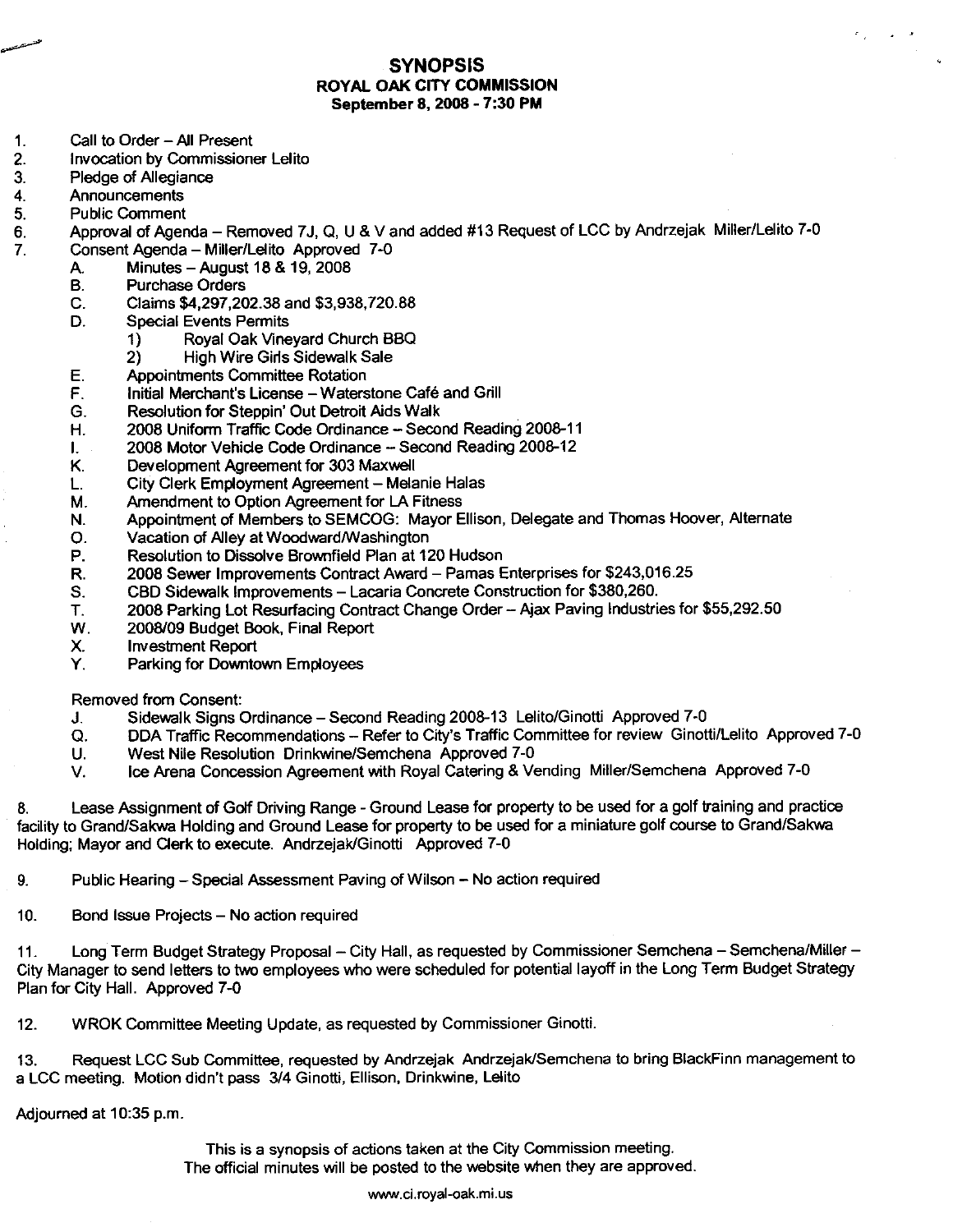# RECEIVED

 $SEP - 9 2008$ 

# EMPLOYMENT AGREEMENT

fi.Q. Htll\.1,Ar,t RESOURCF

THIS AGREEMENT is entered into this **officially** of September, 2008, by and between the CITY OF ROYAL OAK, a Michigan Municipal Corporation (the "CITY"), and MELANIE HALAS ("EMPLOYEE").

# RECITALS

WHEREAS, the CITY desires to employ the services of EMPLOYEE as City Clerk for the City of Royal Oak, subject to the terms and conditions set forth in this Agreement; and

WHEREAS, EMPLOYEE is willing to serve in the capacity of City Clerk for the City of Royal Oak, subject to the terms and conditions set forth in this Agreement; and

THEREFORE, in consideration of the mutual promises contained in this Agreement, the CITY and EMPLOYEE agree as follows:

# A.

Effective September 13,2008, the CITY does hereby hire and employ EMPLOYEE as City Clerk for the City of Royal Oak, and EMPLOYEE does hereby accept and agree to such hiring and employment. Subject to the general supervision and pursuant to the order, advice and direction of the Royal Oak City Commission, the City Code of the City of Royal Oak, the Charter of the City of Royal Oak, and the laws of the State of Michigan, EMPLOYEE shall have charge of and be responsible for the operation of the Royal Oak City Clerk's Office, and shall perform those duties as are customarily performed by one holding such position. EMPLOYEE shall also render such other and unrelated services and duties as may be assigned to her from time to time by the CITY.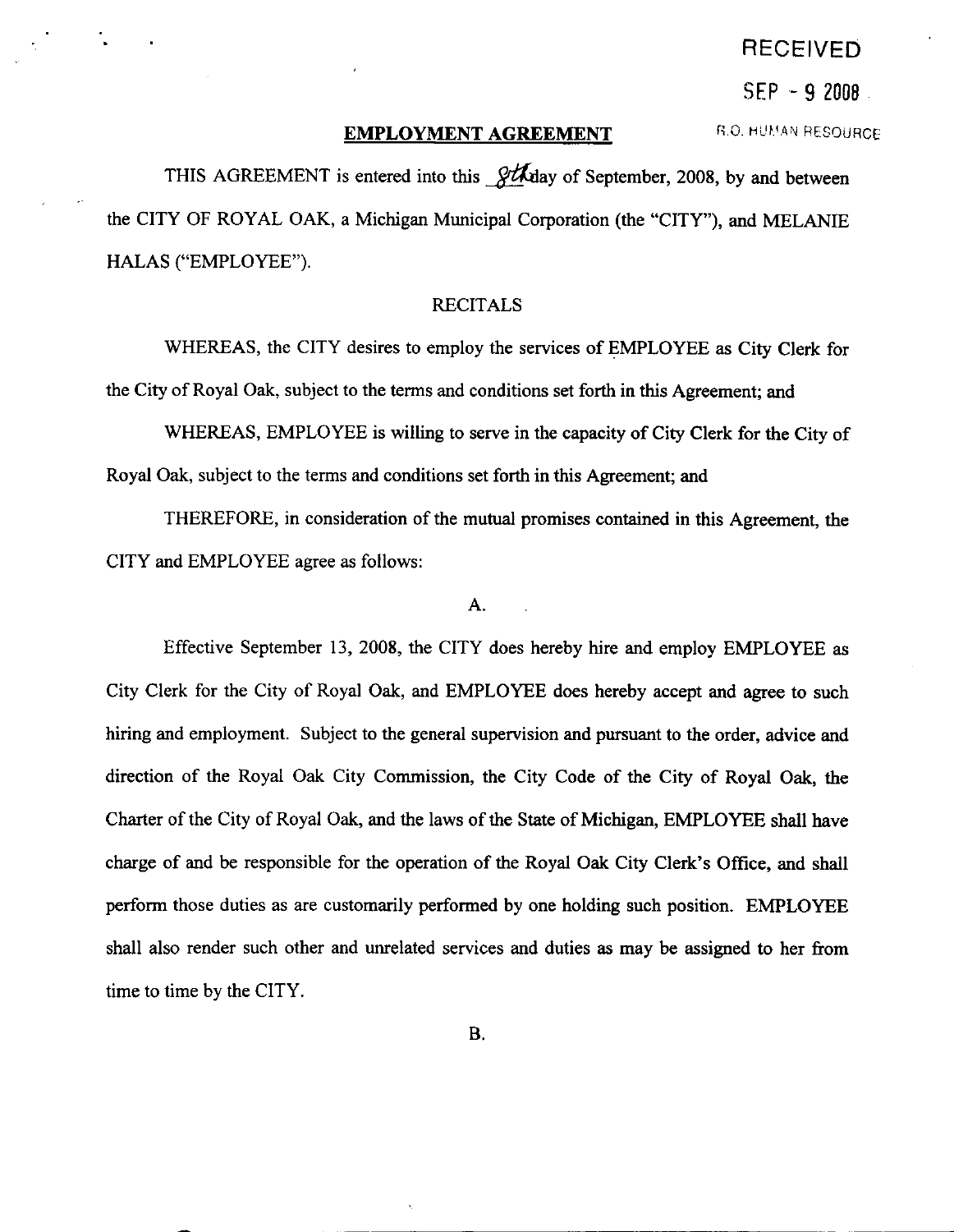The CITY agrees to employ EMPLOYEE for such a time as the CITY is in need of or is desirous of the service of EMPLOYEE. It is distinctly understood between the parties that EMPLOYEE is an at-will employee and that the term of her employment is unspecified and rests solely in the discretion of the CITY. In the event that her employment is terminated by the CITY, EMPLOYEE shall be entitled to severance pay for ninety (90) days at EMPLOYEE's. then-existing rate of pay. EMPLOYEE and her family shall also remain in the CITY's group health plan and continue to receive the life insurance benefits provided to her prior to separation during the severance period. Should EMPLOYEE terminate her employment, she shall be required to give a written notice a minimum of thirty (30) days prior to termination. In the event that EMPLOYEE terminates her employment, she shall not be entitled to receive severance pay, nor shall she and her family remain in the CITY's group health plan or continue to receive the life insurance benefits provided to her prior to separation.

 $\label{eq:2} \mathcal{L}^{\text{max}}(S) = \mathcal{L}^{\text{max}}(S)$ 

# c.

The CITY agrees to pay EMPLOYEE for the services rendered pursuant to this Agreement an annual base salary of seventy-three thousand five hundred dollars (\$73,500.00) payable bi-weekly. EMPLOYEE shall be entitled to receive the most current benefit package of the Executive Department Heads for personal business days, sick leave, holidays, retirement, deferred compensation, health insurance, dental inswance, and life insurance, except as otherwise stated in this Agreement, including any other annual wage increase that the CITY approves for the its Executive Department Heads in across-the-board pay increases during the term of her employment as City Clerk.

D.

 $\overline{2}$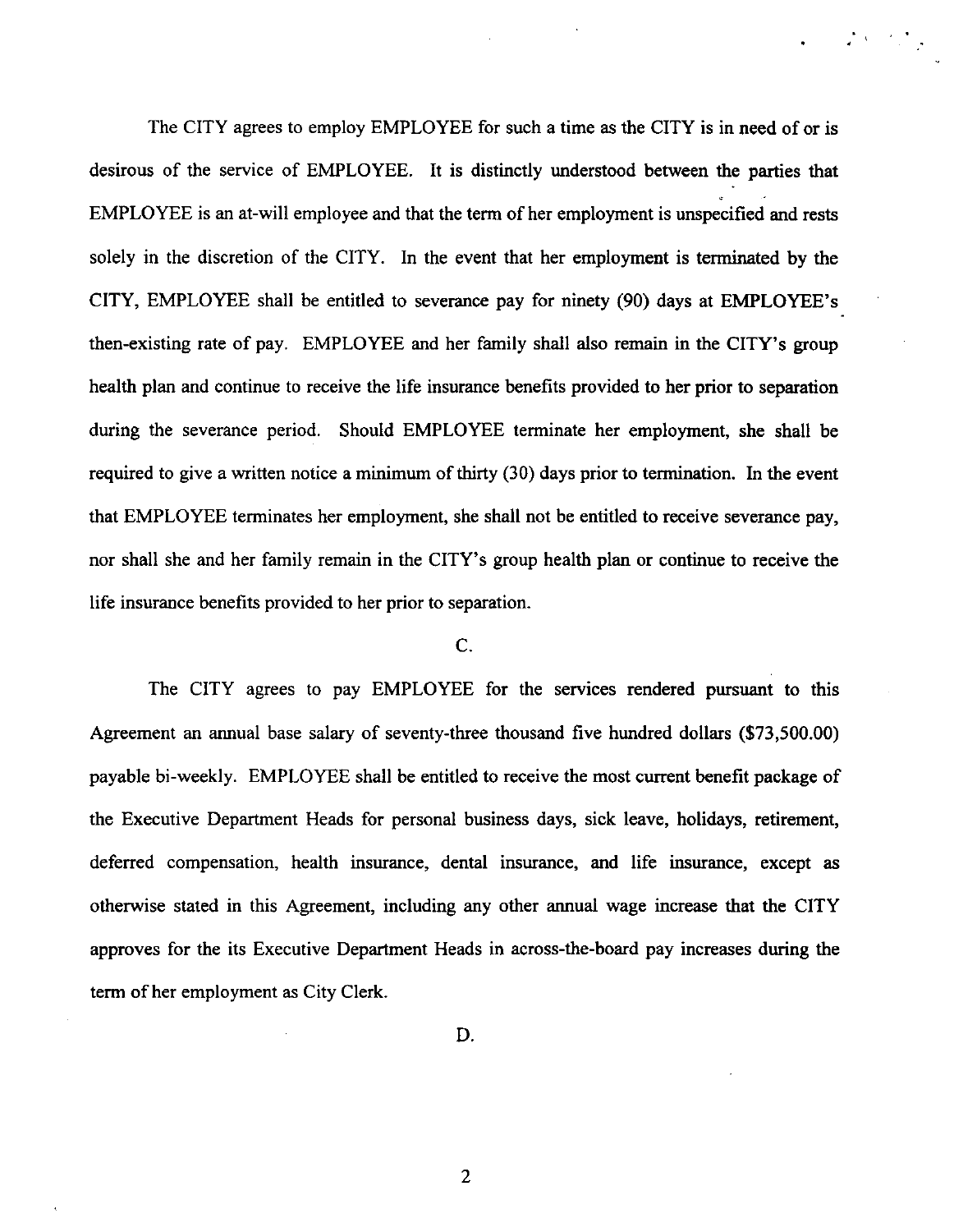The CITY agrees to pay the membership dues to enable EMPLOYEE to be a member of the Intemational Institute of Municipal Clerks (IMC), the Michigan Association of Municipal Clerks (MAMC), and any other organization(s) as approved by the Royal Oak City Commission. Subject to the CITY's travel policy, EMPLOYEE shall be allowed to attend the annual in-state MAMC conference.

# E.

The CITY recognizes that certain expenses of a non-personal community- or jobaffiliated nature are likely to be incurred by EMPLOYEE, and hereby agrees to reimburse EMPLOYEE or pay said expenses, and the Finance Director is hereby authorized to disburse such monies upon receipt of duly executed expense reports or petty cash vouchers, with the appropriate receipts or statements attached.

F.

The Administrative Rules for Executive Depanment Heads for the period of July l, <sup>2006</sup> through June 30, 2010 are hereby incorporated by reference and made a part of this Agreement, including any subsequent amendments or modifications to those Rules. It is expressly understood that in the event of any conflict between said Administrative Rules and this Agreement, the Agreement controls.

IN WITNESS WHEREOF, the parties hereto have causes this Employment Agreement to be executed as of the day and year first written above.

Cinota Vandernach

WITNESSES: CITY OF ROYAL OAK hes B. Ellison, Mayor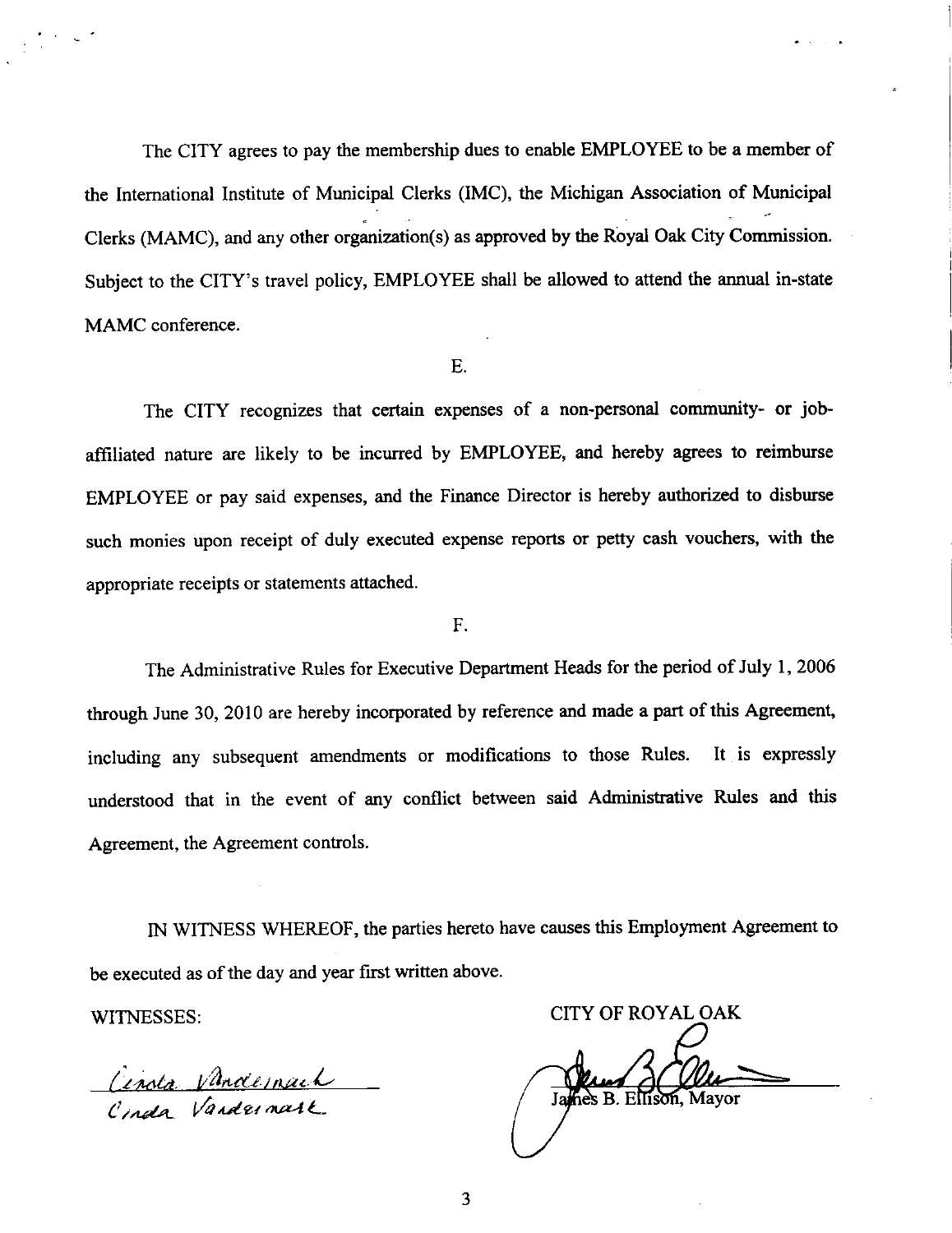L. KILING Int

Mary Ellen Graver

Approved as to form:

γ,

David W. Gillam CityAttomey

Mory Ellen Graver

EMPLOYEE

Halag Melanie Halas

4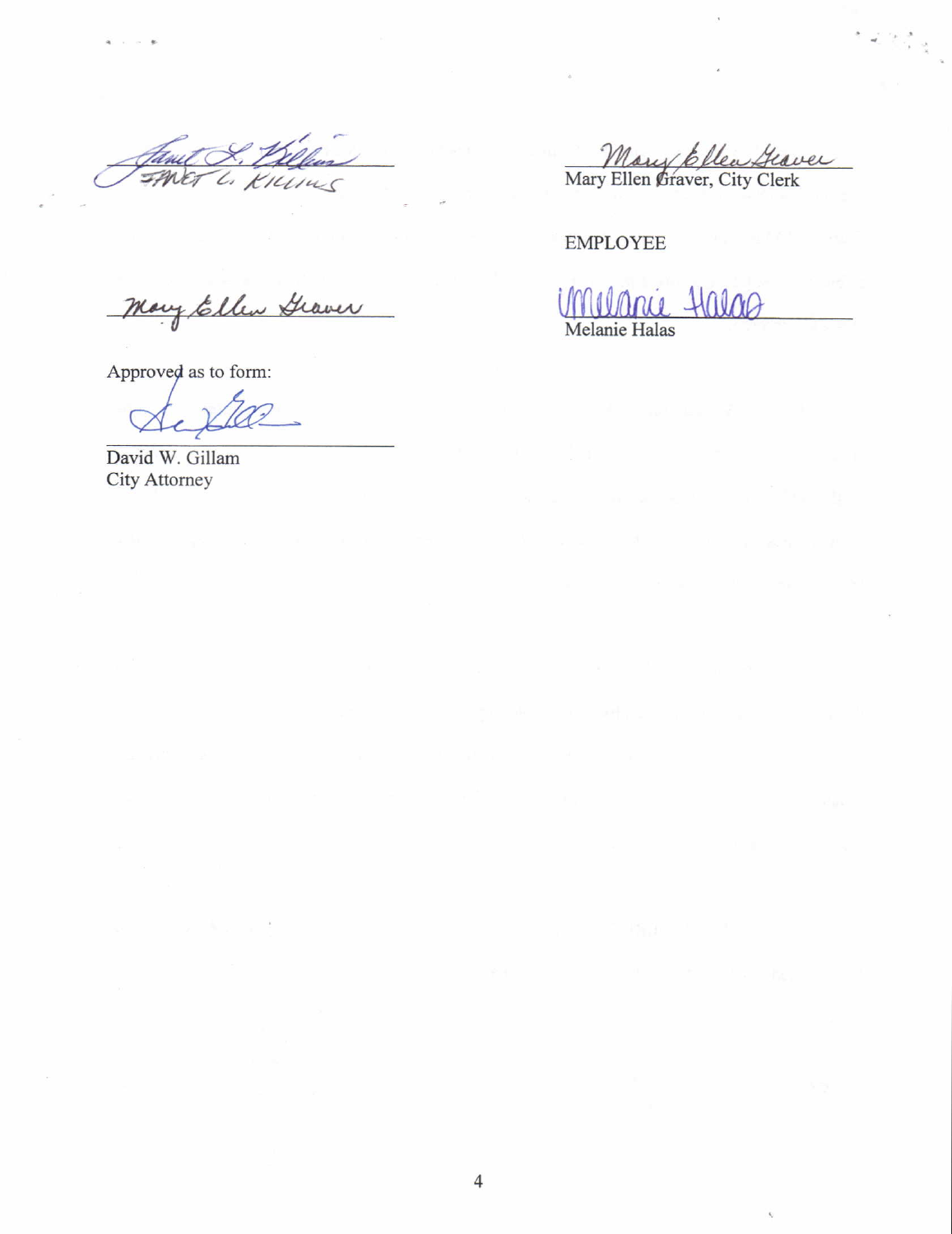#### FIRST AMENDMENT TO EMPLOYMENT AGREEMENT

'fHlS FIRST AMENDMENT TO EMPLOYMENT AGREEMENT is entered into this 16<sup>th</sup> day of November, 2009, by and between the CITY OF ROYAL OAK, a Michigan Municipal Corporation (the "ClTY"). and MEI-ANIE HALAS (\*EMPLOYEE').

#### **Example 2018 RECITALS**

WHEREAS, effective Septernber 13, 2008, EMPLOYEE was named City Clerk for the city of Royal oak, subject to the terms and conditions set forth in a written Employment Agreement, and has served the City in that capacity since thal time; and

WHEREAS, Section C of that Agreement provided that in consideration for her services as City Clerk, EMPLOYEE would be paid an annual base salary; and

WHEREAS, the City Commission has recently completed an evaluation of EMPLOYEE's performance during her first year as City Clerk and has concluded that it would bc appropriate to increase her annual base salary;

THEREFORE. the CITY and EMPLOYEE agree that Seclion C of EMPLOYEE's existing Employment Agreement shall be amended to read as follows:

"c.

The CITY agrees to pay EMPLOYEE for the services rendered pursuant to this Agreement an annual base salary of seventy-seven thousand nine hundred seventy-four dollars and fifteen cents (577,974.15) payable bi-weekly, retroactive to the date of September 13, 2009. EMPLOYEE shall be entitled to receive the most current benefit package of the Executive Department Heads for personal business days, sick leave, holidays, retirement, deferred compensation, health insurance, dental insurance, and life insurance, except as otherwise stated in this Agreement, including any other annual wage increase that the CITY approves for the its Executive Department Heads in across-the-board pay increases during the term of her employment as City Clerk."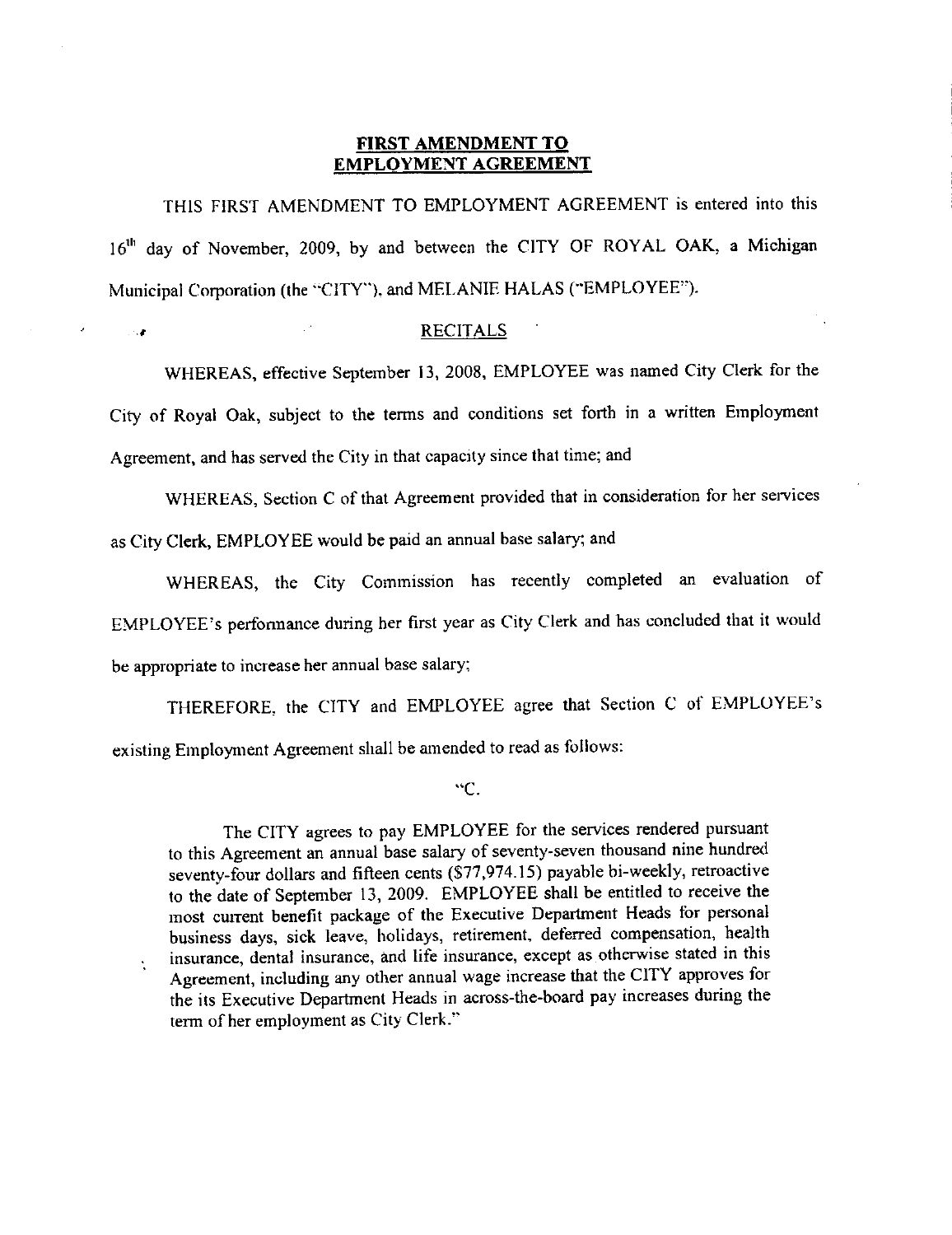WITNESSES:

Milanie Halas

 $G$ retchen  $\epsilon$ . Osim

**CITY OF ROYAL OAK** 

Jun 5, (Clamenter)

Cathy Parkos

**EMPLOYEE** 

inie Hilous

Kretchen & Osin

Approved as to form:

David W. Gillam **City Attorney**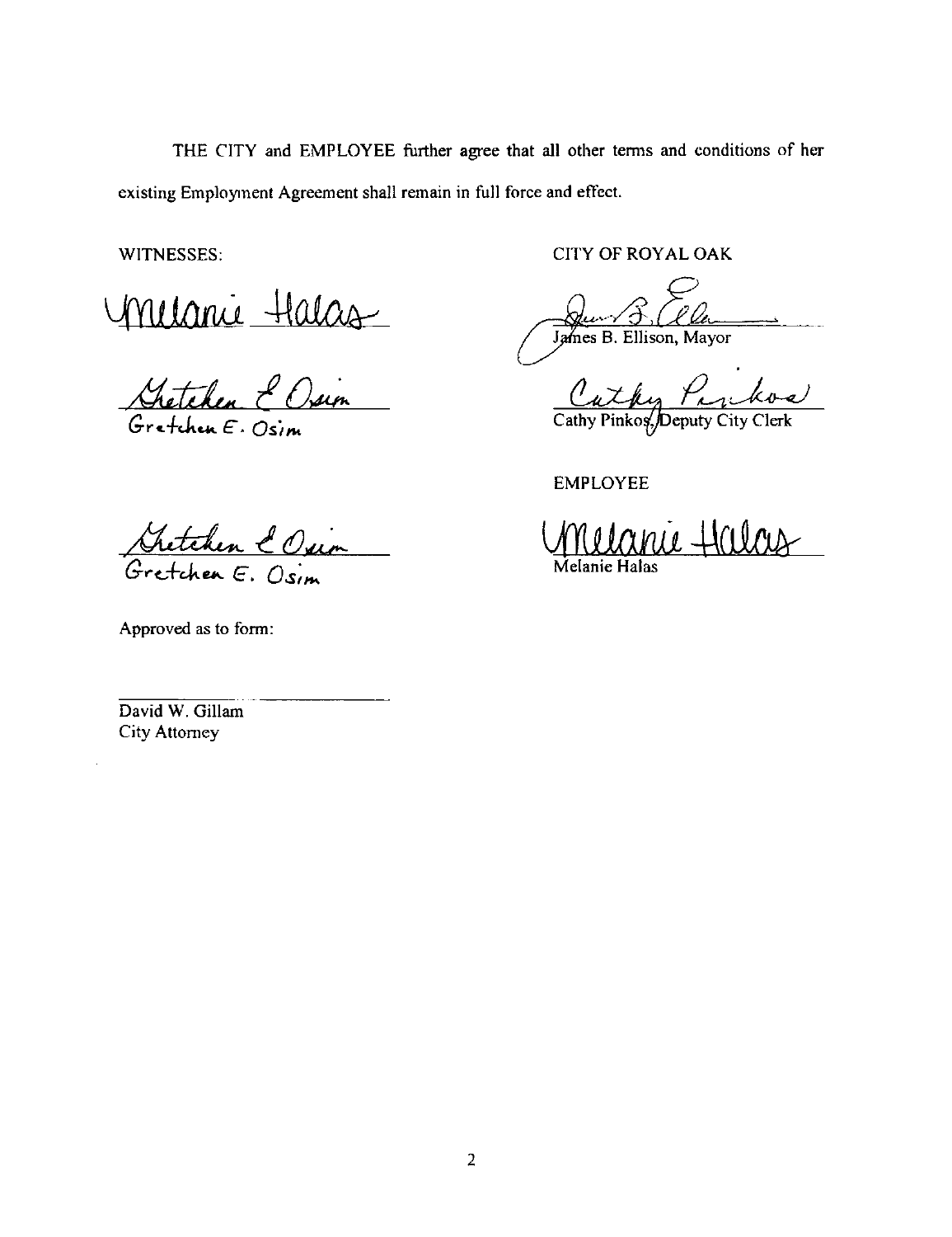# SECONDAMENDMENT TO EMPLOYMENT AGREEMENT

THIS SECOND AMENDMENT TO EMPLOYMENT AGREEMENT is entered into this 12th day of September 2011, by and between the CITY OF ROYAL OAK, a Michigan Municipal Corporation (the "CITY"), and MELANIE HALAS ("EMPLOYEE").

# RECITALS

WHEREAS, effective September 13, 2008, EMPLOYEE was named City Clerk for the City of Royal Oak, subject to the tenns and conditions set forth in a written Employment Agreement, and has served the City in that capacity since that time; and

WHEREAS, Section  $C$  of that Agreement provided that in consideration for her services as City Clerk, EMPLOYEE would be paid an annual salary; and

WHEREAS, the City Commission has recently completed an evaluation of EMPLOYEE's performance as City Clerk and has concluded that it would be appropriate to increase her annual salary;

THERFFORE, the CITY and EMPLOYEE agree that Section C of EMPLOYEE's existing Employment Agreement shall be amended to read as follows:

"c.

The CITY agrees to pay EMPLOYEE for the services rendered pursuant to this Agreement an annual salary in accordance with the top of the salary schedule for this position as approved by the City Commission for appointed department hcads retroactive to September 13, 2010. EMPLOYEE shall be entitled to receive the most current benefit package of the Executive Department Heads for personal business days, sick leave, holidays, retirement, deferred compensation, health insurance, dental insurance, and life insurance, except as otherwise stated in this Agreement, including any other wage adjushnent that the CITY approves for the its Executive Department Heads in across-the-board pay adjustments during the term of her employment as City Clcrk."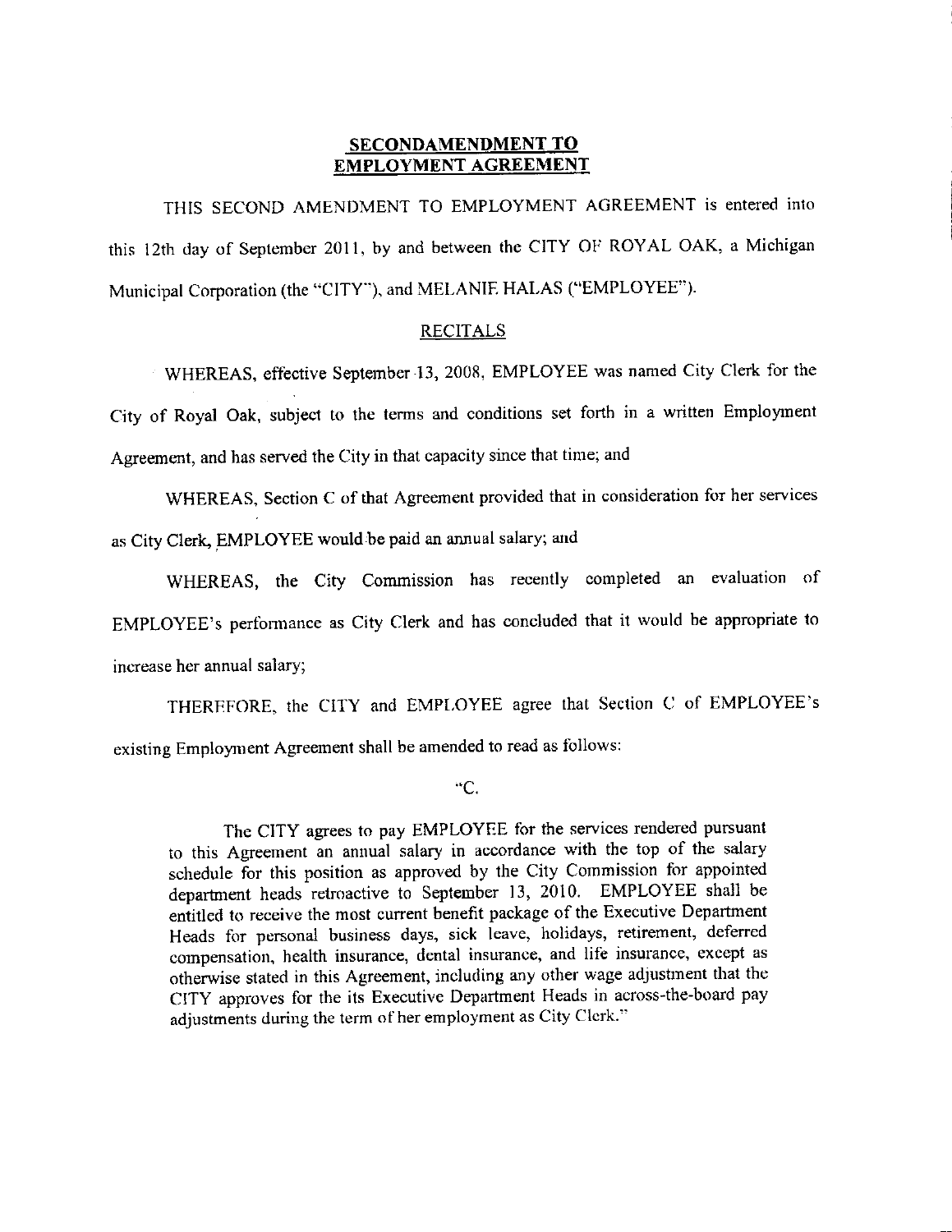WITNESSES:

Cinda Vandermark

Cinda Vandermark

Gretchen E. Osim

Approved as to form:

David W. Gillam City Attorney

CITY OF ROYAL OAK

James B. Ellison, Mayor

Gretchen Osim, Deputy City Clerk

**EMPLOYEE** 

Melanie Halas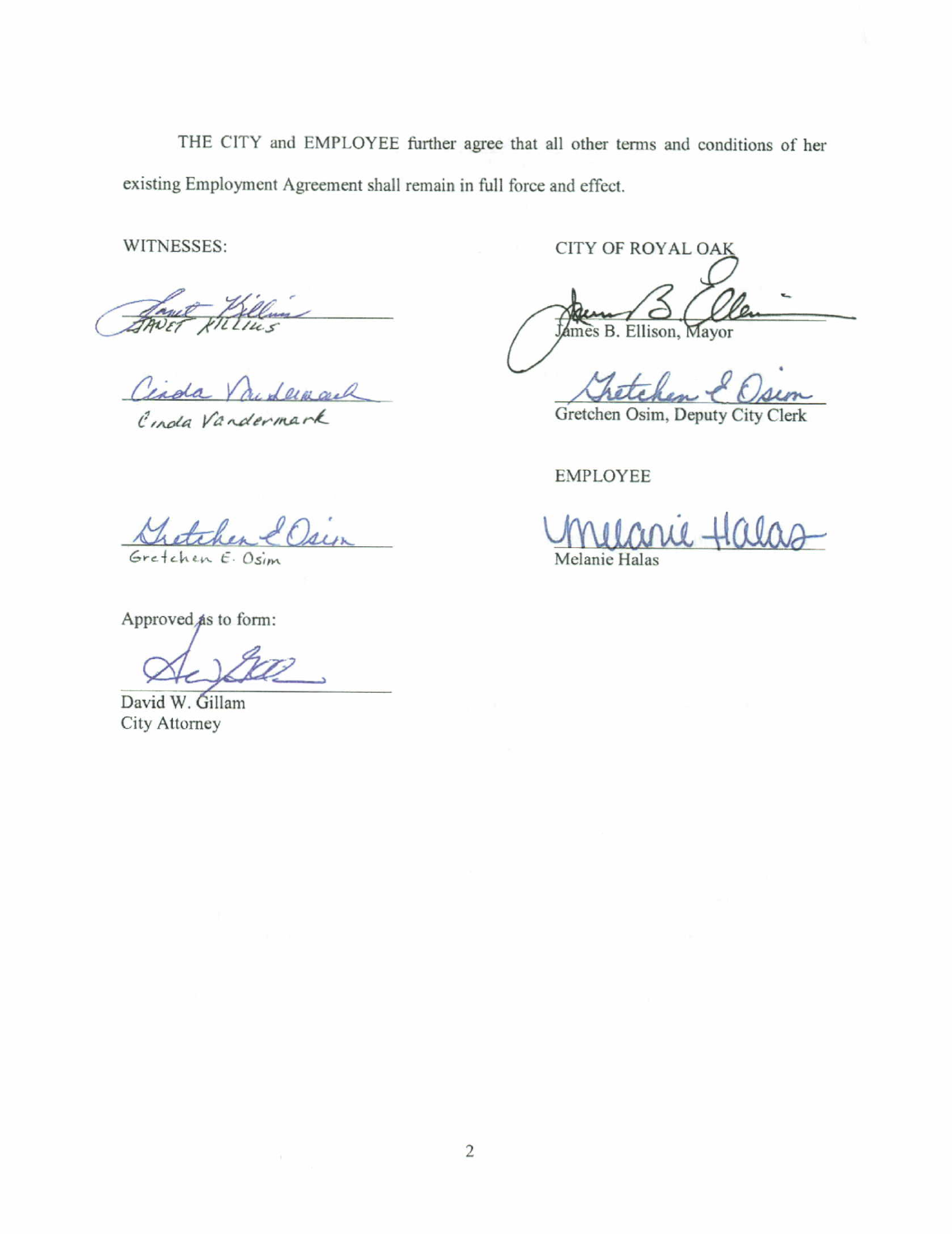## SECONDAMENDMENT TO EMPLOYMENT AGREEMENT

THIS SECOND AMENDMENT TO EMPLOYMENT AGREEMENT is entered into this 12th day of September 2011, by and between the CITY OF ROYAL OAK, a Michigan Municipal Corporation (the "CITY"), and MELANIE HALAS ("EMPLOYEE").

#### **RECITALS**

WHEREAS, effective Septernber'13, 2008, EMPLOYEE was namcd City Clerk for the City of Royal Oak, subject to the terms and conditions set forth in a written Employment Agreement, and has served the City in that capacity since that time; and

WHEREAS, Section C of that Agreement provided that in consideration for her services as City Clerk, EMPLOYEE would be paid an annual salary; and

WHEREAS, the City Commission has recently completed an evaluation of EMPLOYEE's performance as City Clerk and has concluded that it would be appropriate to increase her annual salary;

THEREFORE, the CITY and EMPLOYEE agree that Section C of EMPLOYEE's existing Employment Agreement shall be amended to read as follows:

\*c.

The CITY agrees to pay EMPLOYEE for the services rendered pursuant to this Agreement an annual salary in accordance with the top of the salary schedule for this position as approved by the City Commission for appointed department heads retroactive to September 13, 2010. EMPLOYEE shall be entitled to receive the most current benefit package of the Executive Department Heads for personal business days, sick lcave, holidays, retirement, deferred compensation, health insurance, dental insurance, and life insurance, except as otherwise stated in this Agreement, including any other wage adjustment that thc CITY approves for the its Executive Department Heads in across-the-board pay adjustments during the term of her employment as City Clerk."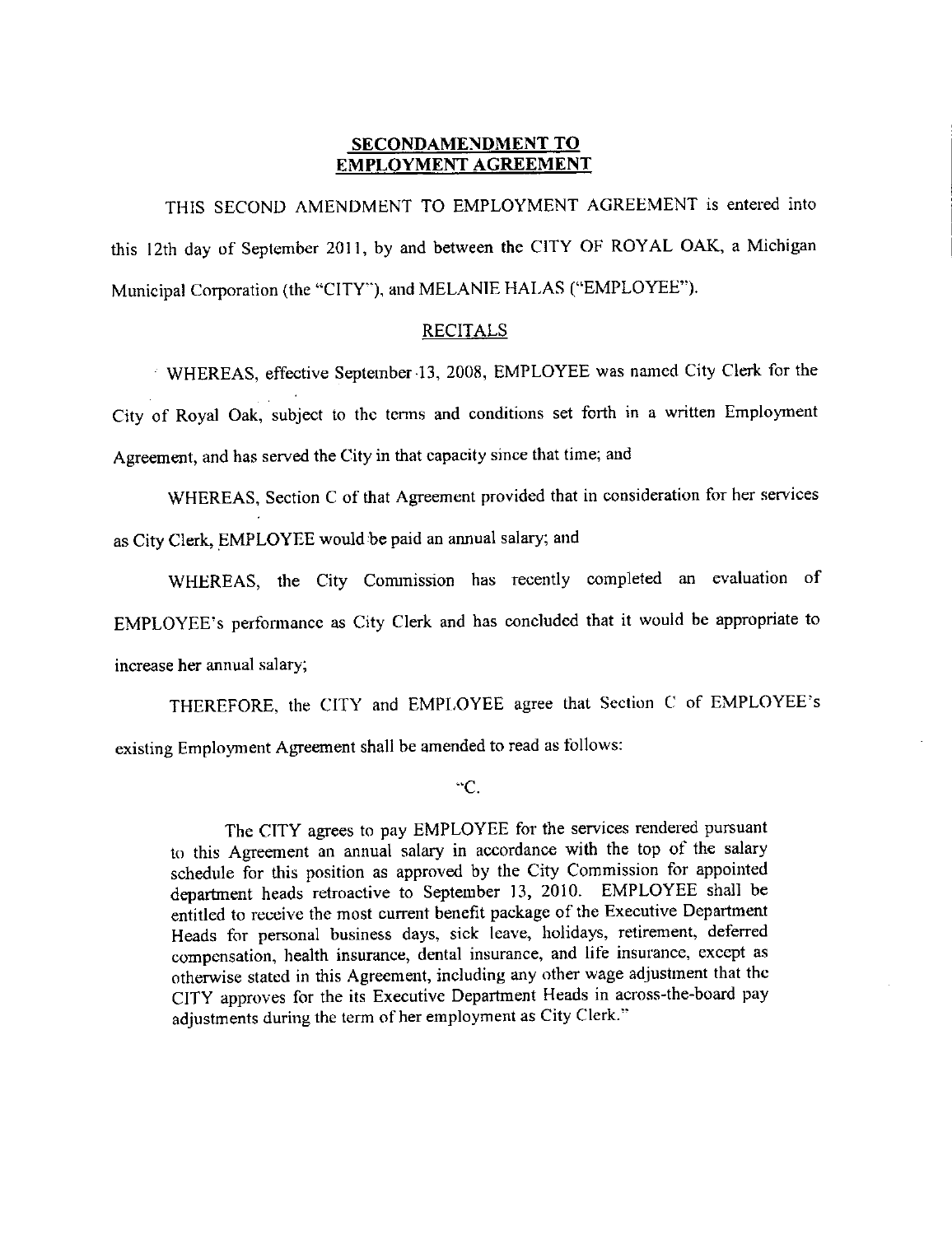WITNESSES:

Cinda Vandermark

Einda Vandermark

Gretchen E. Osim

Approved as to form:

David W. Gillam **City Attorney** 

**CITY OF ROYAL OAK** 

James B. Ellison, Mayor

Gretchen Osim, Deputy City Clerk

**EMPLOYEE** 

 $\mu$   $\pm$ alac Melanie Halas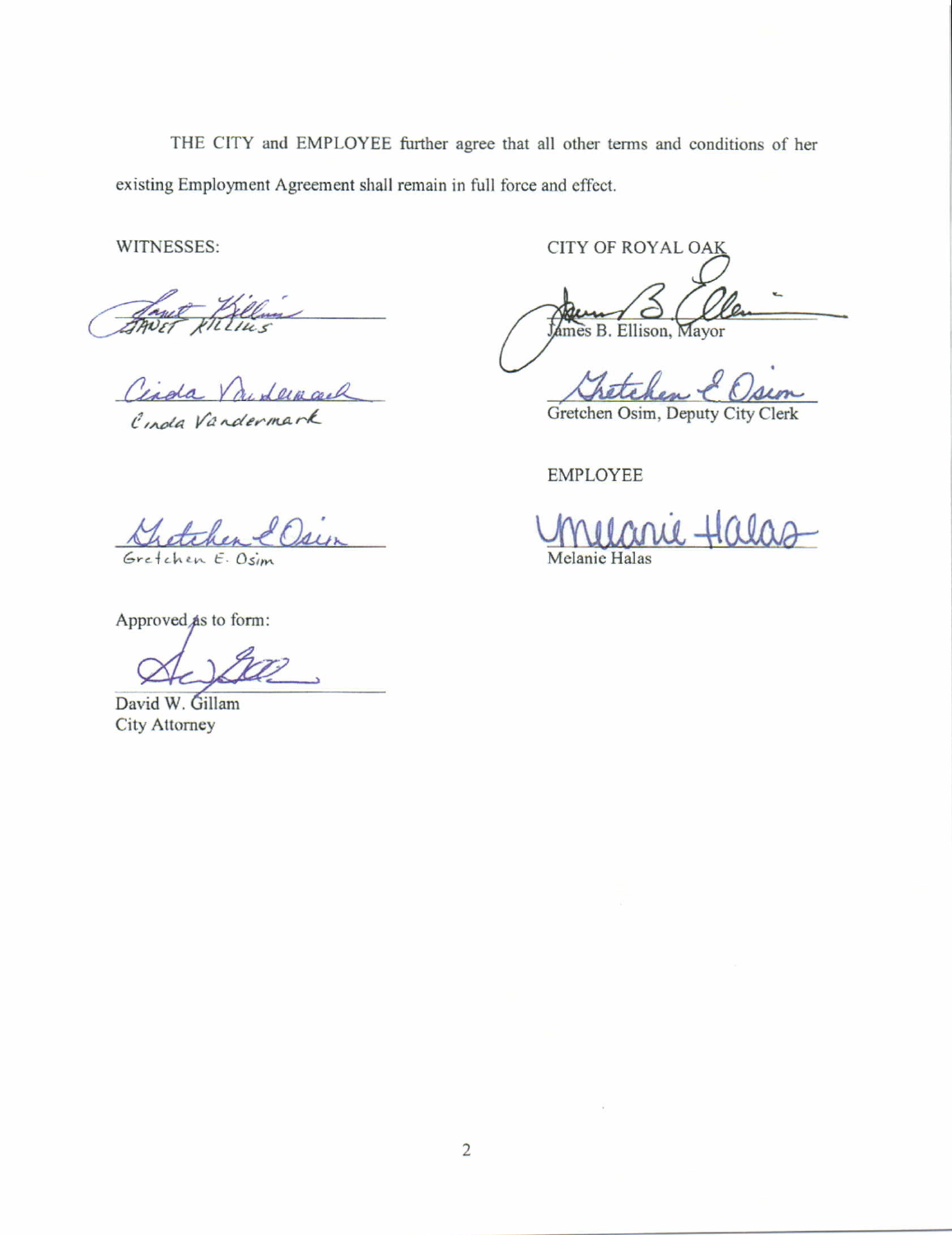# THIRD AMENDMENT TO **EMPLOYMENT AGREEMENT**

THIS THIRD AMENDMENT TO EMPLOYMENT AGREEMENT is entered into this  $\mathcal{U}$   $\mathcal{U}^{\text{th}}$  day of January 2015, by and between the CITY OF ROYAL OAK, a Michigan Municipal Corporation (the "CITY,") and MELANIE HALAS ("EMPLOYEE.")

# **RECITALS**

WHEREAS, effective September 13, 2008, EMPLOYEE was named City Clerk for the City of Royal Oak, subject to the terms and conditions set forth in a written Employment Agreement, and has served the City in that capacity since that time; and

WHEREAS, Section C of that Agreement provided that in consideration for her services as City Clerk, EMPLOYEE would be paid an annual base salary; and

WHEREAS, the City Commission has recently completed an evaluation of EMPLOYEE's performance December 15, 2014, as City Clerk and has concluded that it would be appropriate to increase her annual base salary;

THEREFORE, the CITY and EMPLOYEE agree that Section C of EMPLOYEE's existing Employment Agreement shall be amended to read as follows:

 $C$ .

The CITY agrees to pay EMPLOYEE for the services rendered pursuant to this Agreement an annual base salary of eighty six thousand, one hundred and twenty-nine dollars and one cent (\$86,129.01) payable bi-weekly, retroactive to the date of January 1, 2015. EMPLOYEE shall be entitled to receive the most current benefit package of the Executive Department Heads for personal business days, sick leave, holidays, retirement, deferred compensation, health insurance, dental insurance, and life insurance, except as otherwise stated in this Agreement, including any other annual wage increase that the CITY approves for the its Executive Department Heads in across-the-board pay increases during the term of her employment as City Clerk."